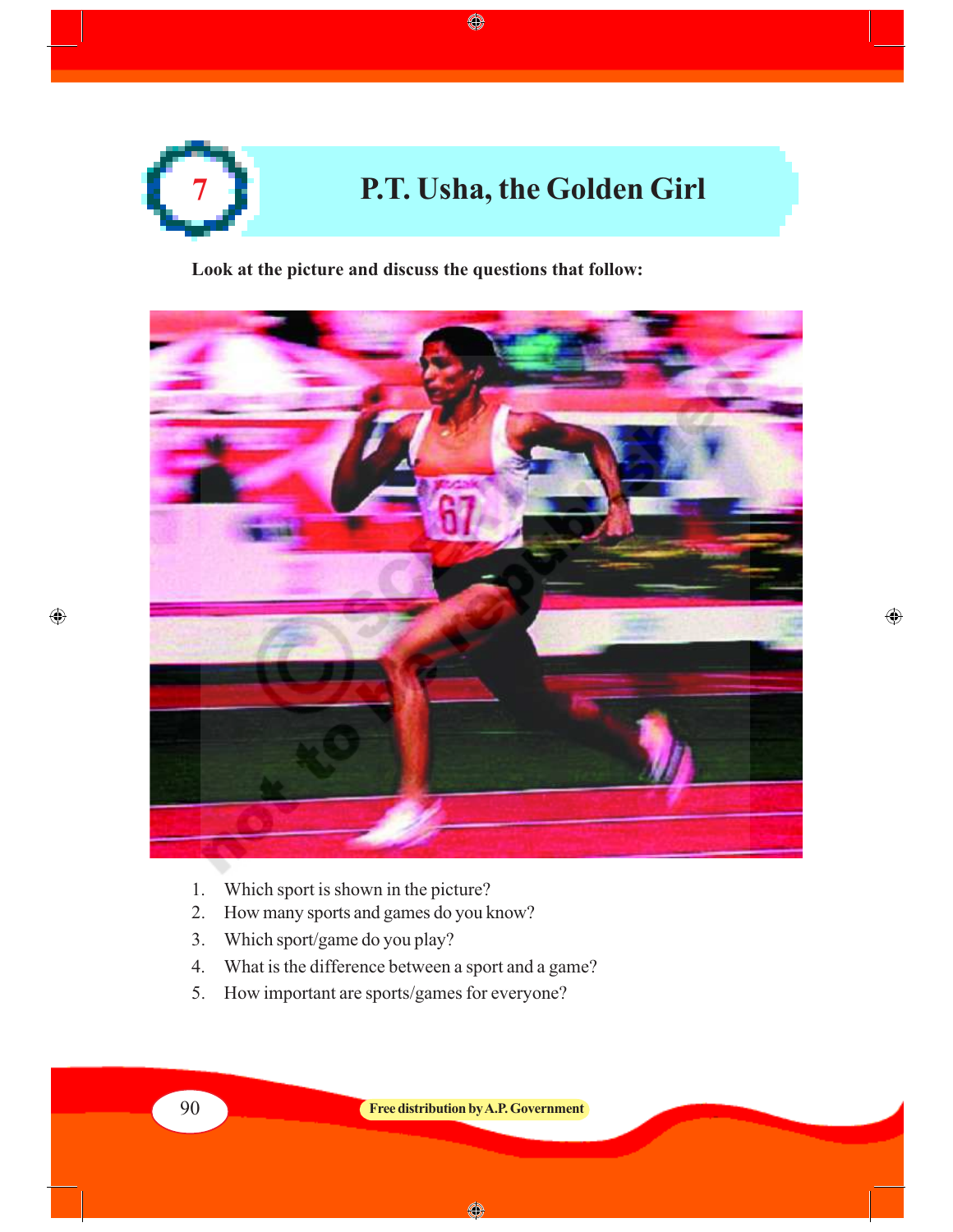

 $\bigcirc$ 

#### **Read the following story and answer the questions that follow.**

◈



"P.T. Usha, India." This was the address on a letter from the Middle East. The letter was delivered by the postal department with no delay whatsoever. This was the status of PILAVULLAKANDI THEKKEPARAMBIL USHA who was born as the second daughter of Paithal and Lakshmi Amma on 20<sup>th</sup> May 1964 in the village of Payyoli, Kozhikode District, Kerala.

 It was November 1973 when a dedicated physical education teacher called Balakrishnan discovered Usha while conversing with a parent. His eyes, ever watchful, kept drifting to a group of small girls playing blind man's bluff just across the field. Was there a pair of feet that were moving extraordinarily fast? Was that tiny, dark

girl in her blue skirt and white blouse moving like an instinctive athlete? Patient as ever, Balakrishnan waited for the game to be over. Calling the little girl, he gently enquired of her, "What's your name, child?" The shy little girl hardly raised her eyes from the ground. "Usha," she whispered and added, "from Class IV."

Thus was made one of the greatest discoveries in the athletic arena of Asia, a simple question from an observant master, and an equally unassuming answer from a tiny village girl from a distant village in Malabar in Kerala. That same evening, at 4.15 p.m., Usha heard the magical words for the first time in her life – **On your Marks. Get set. Go**. The Master had explained to her what to do, and why. Confused, but very much aware of the 'seriousness' of the occasion, she ran for her life. The rest is history.

In 1975, Usha was 11 years old and was practising vigorously for the sub-junior District Meet – her first ever. With three days to go, Usha badly injured her heel, while practising for the long jump. The day of the event; all eyes were on her; she was so puny, so unbelievably tiny that she was the crowd's favourite even before the race started. A white bandage on her heel won her even more sympathy. She came first in all the four events she participated in –100m, 200m, long jump, and high jump. She was also the individual champion at the Meet.

Academically, Usha was an extremely bright student. She was always amongst the top three in her class and was popular with her teachers. She passed her standard VII exams with a first class grade. Just then, the government of Kerala announced a separate Sports Division for girls at Cannanore, a town with special facilities for sports in addition to regular studies.

**Free distribution by A.P. Government** 91

◈

⊕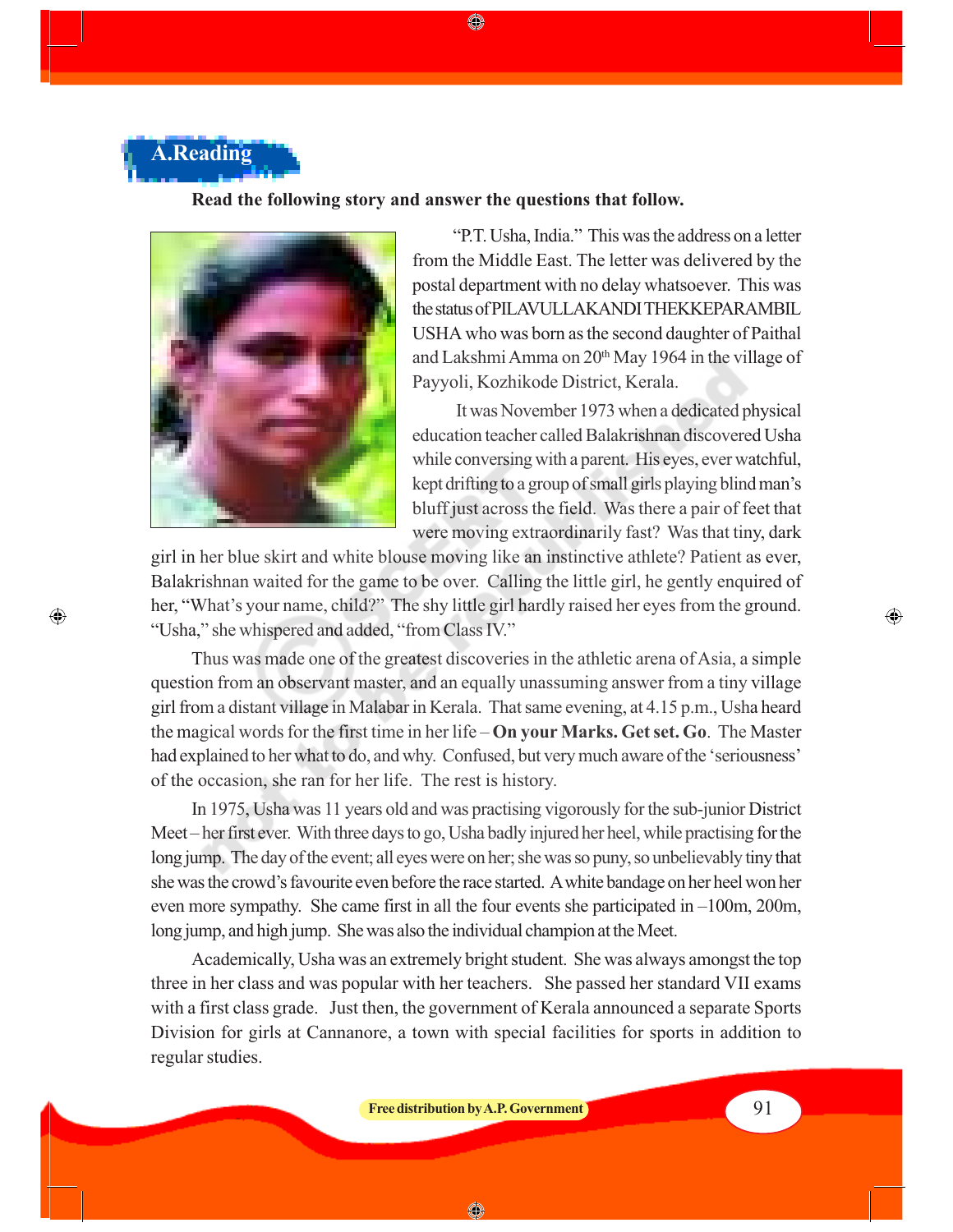Usha joined the Sports Division at Cannanore to improve her sport talent. She was left in the safe hands of C.H. Paithal, the headmaster of the school. It was at Cannanore that another great master fired her imagination so much that together they achieved the impossible. His name was Madhavan Nambiar.

◈

By 1977, Usha and Nambiar were inseparable. Nambiar had found the ward he had been waiting for all his life and Usha had found her guru. Nambiar would, from now on, care for her like a father. Usha's meticulous, systematic training began in earnest.

Usha had a regular training run on the beach of Payyoli. She preferred to be trained alone, for the vastness of the beach gave her a sense of freedom. She ran joyfully and freely, and she derived her strength from the serenity and peace of her beloved Kerala surroundings. Nambiar introduced his sand training in her programme to enhance her performance in the athletics, just after



◈

the 1982 New Delhi Asian Games. Sand training had enhanced the performance of many great athletes, from Edwin Moses to top flight Indian athletes like Milkha Singh and Sriram Singh.

Usha's athletic achievements are well-known to almost all Indians – two silver medals in the 1982 New Delhi Asian Games; 4<sup>th</sup> place in the 400m at the 1984 Jakarta Asian Meet; and four Golds and one Silver at the 1986 Asian Games in Seoul.

P.T. Usha's story is that of a gifted child, from humble origins, achieving international success through sheer dedication and immense hard work. "Never, never in the history of independent India has a youngster from a remote background town of rural origin caught the imagination of youth in particular and the public in general as Usha has," said a Professor of English in Usha's home town.

## **Glossary**

 $\bigcirc$ 

| instinctive $(adj.)$ :      | arising from natural ability     |
|-----------------------------|----------------------------------|
| vigorously ( <i>adv.</i> ): | working with strength and energy |
| puny $(adj.):$              | small and weak                   |
| earnest ( <i>adj</i> .):    | serious                          |
| serenity $(n.$ ):           | happy and peaceful               |
| enhance $(v)$ :             | to make appear greater or better |
|                             |                                  |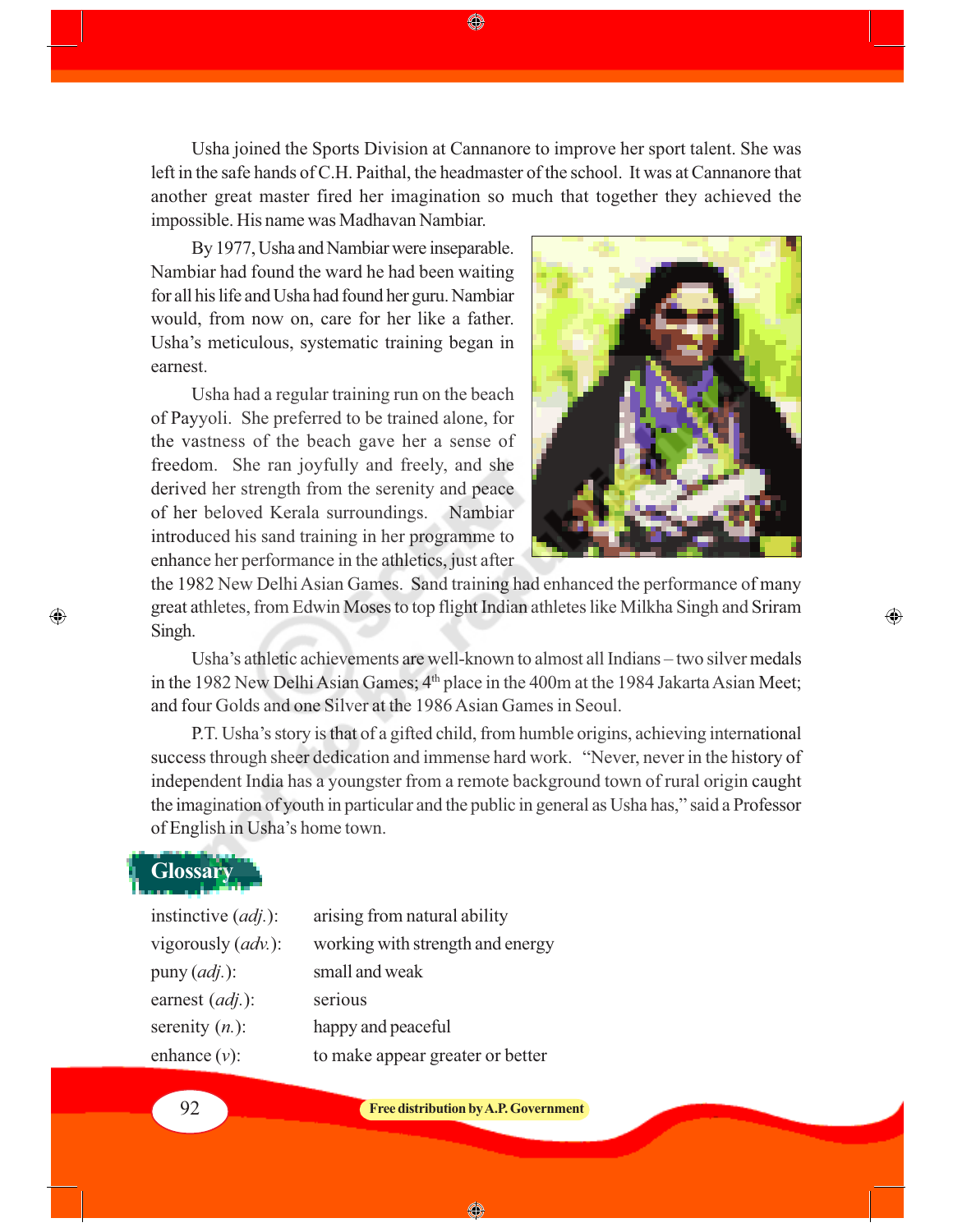#### **How well did I read?**

 $\bigoplus$ 

| Fill in the boxes using yes/ somewhat/ no.               |  |  |
|----------------------------------------------------------|--|--|
| I enjoyed reading the passage.                           |  |  |
| I got the idea of the passage on my own.                 |  |  |
| I got the idea with the help of my friends in the group. |  |  |
| The teacher helped me to understand the passage.         |  |  |
| I used the glossary given at the end of the passage.     |  |  |

#### **I**. **Answer the following questions:**

- 1. At what age was Usha's sports talent recognized first? Who did it?
- 2. What quality do you notice in Usha while she practised athletics from a young age?
- 3. How was Usha in her studies?
- 4. How does Usha's life inspire the young girls of our country?
- 5. What qualities in Usha made her great in athletics?
- \*6. Can you name some great Indian women athletes who may have been inspired by P .T.Usha?

- 7. List different events in athletics.
- **II. Write on ''the time line'' given below the important events from the life of P.T. Usha.**

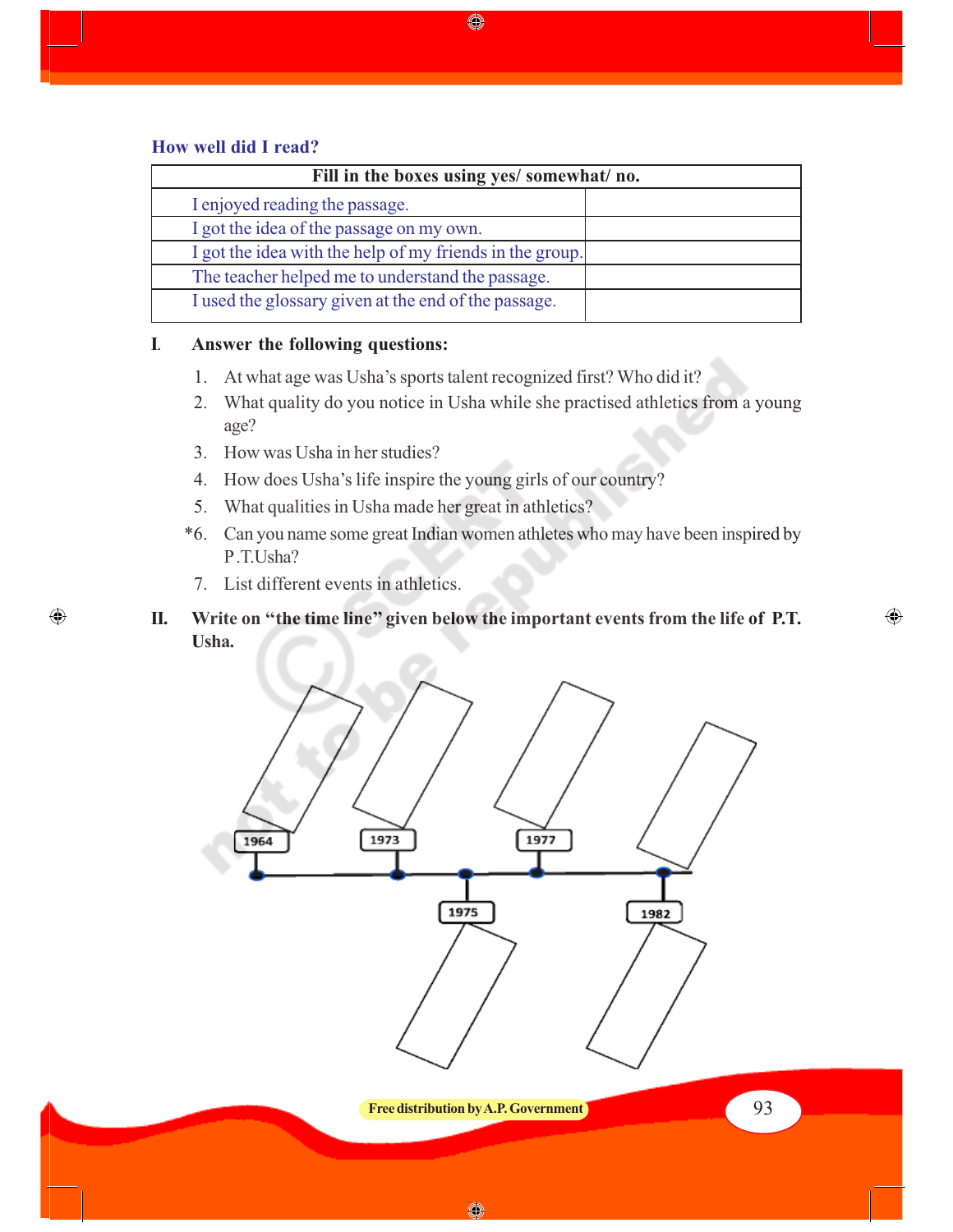**III. Write whether the following statements are True or False in the brackets.**

♦

| 1. P.T. Usha is also called the golden girl.                          |                |                           |
|-----------------------------------------------------------------------|----------------|---------------------------|
| 2. She is the only daughter of her parents.                           |                |                           |
| 3. Usha was the individual champion in the sub-junior District Meet.  |                | $\mathbf{1}$ $\mathbf{1}$ |
| 4. Usha was an average child in her studies.                          |                |                           |
| 5. Madhavan Nambiar alone was responsible for her international fame. | $\mathbb{R}^n$ |                           |

#### **B.Vocabulary**

 $\bigoplus$ 

**I. The following is the list of some sports and games. Classify them into sports and games. Add some other games or sports you know to the list.**

| Volley ball     | Cricket      |
|-----------------|--------------|
| Running         | Chess        |
| Badminton       | Table tennis |
| Soccer          | Skiing       |
| Swimming        | Motor racing |
| <b>Baseball</b> | Sailing      |
| Carrom          | Lawn tennis  |
|                 |              |



 $\bigoplus$ 

**II. Pick out from the reading passage the synonyms of the following words:**

| devoted<br>small<br><b>talented</b> | title-holder<br>happily | attained<br>tranquility | exceptional<br>increase |
|-------------------------------------|-------------------------|-------------------------|-------------------------|
|                                     |                         |                         |                         |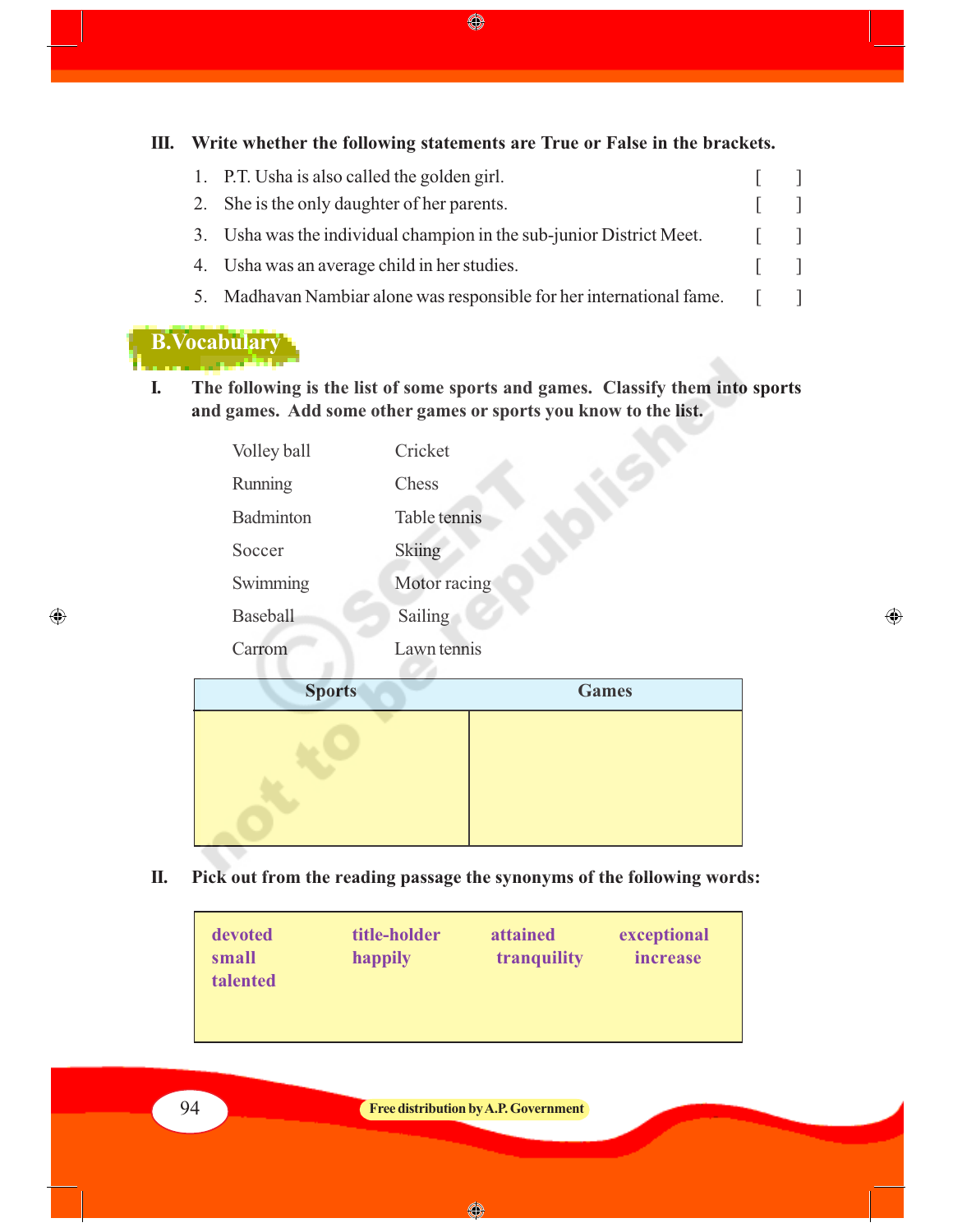**III. Look at the following sports goods. Write the number of the sports item and its name in your notebook. You may use the words from the box.**

 $\bigoplus$ 

| weights                  | goggles | shorts                                                     | a tennis racket a volley ball                |  |
|--------------------------|---------|------------------------------------------------------------|----------------------------------------------|--|
| running shoes a football |         |                                                            | football socks a football skirt a basketball |  |
| a track suit             |         | running shoes a hockey stick a cricket ball a shuttle cock |                                              |  |





 $\bigoplus$ 

**I. Adjectives and their order in a phrase**

**Look at the following sentences from the reading passage:**

Usha was a tiny village girl. She was an extremely bright student.

**Free distribution by A.P. Government 1 Constanting to the Second Structure of the Second Structure of**  $\frac{1}{2}$  **95** 

 $\bigoplus$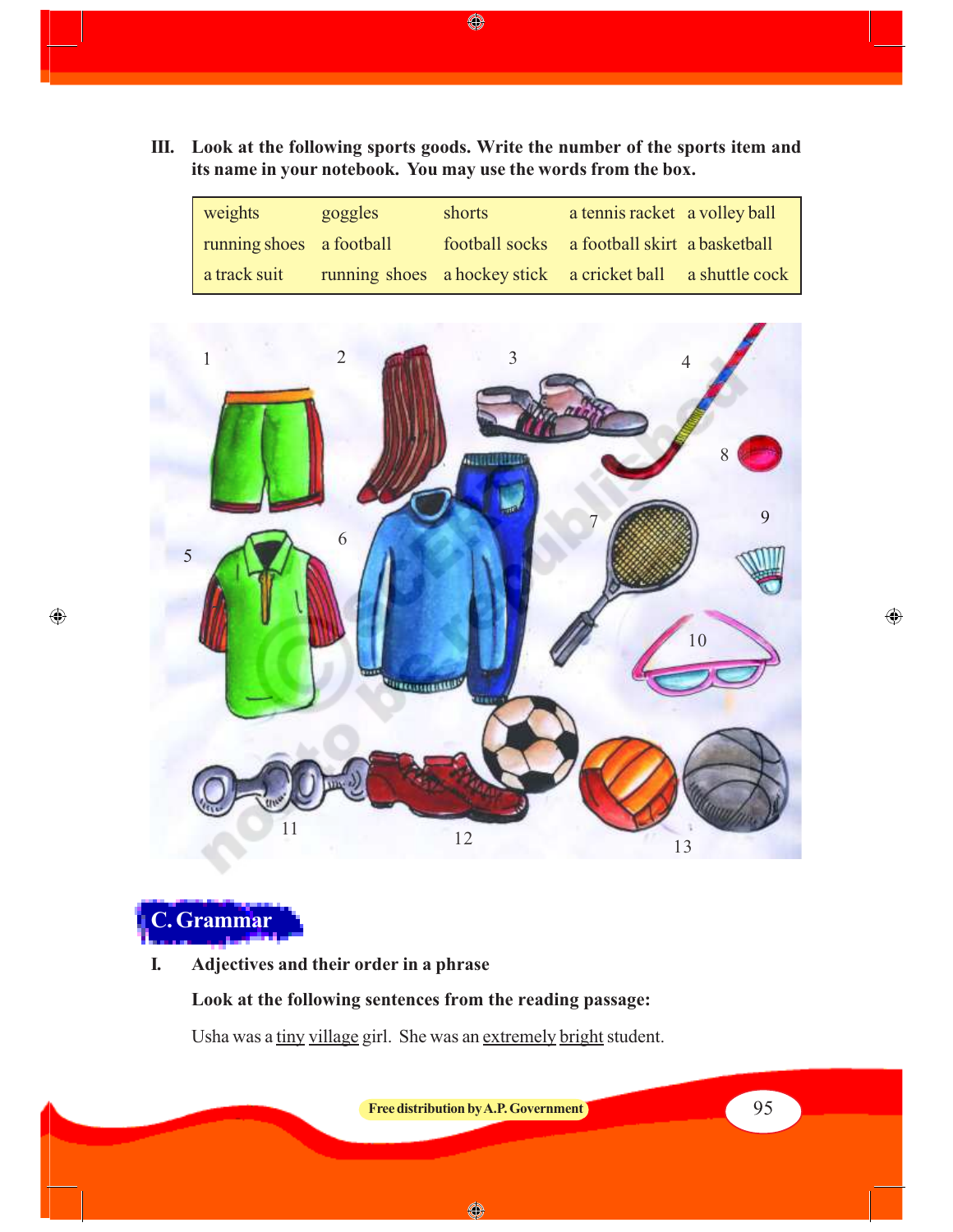The underlined words are adjectives. They describe Usha. We may use more than one adjective to describe a person, place or thing or an object. They may give us information about things like quality, colour, age, make, shape etc., of a person, place, thing or an object.

◈

| Quality      | a pleasant day | <b>Size</b> | a small room |
|--------------|----------------|-------------|--------------|
| Age          | a young man    | Temperature | a hot day    |
| <b>Shape</b> | a square table | Colour      | a black cat  |

#### **Word order of adjectives**

When we use two or more adjectives to describe a noun, we have to take care of the word order. The position of the adjectives depends on how closely they are related to the noun. Though hard and fast rules cannot be given, the following guidelines will be of some help.

| <b>Adjectives : usual order</b>                              |           |               |                  |                    |          |      |
|--------------------------------------------------------------|-----------|---------------|------------------|--------------------|----------|------|
| determiners<br>(articles,<br>demonstratives,<br>possessives) | quality   | size/<br>age/ | colour<br>origin | past<br>participle | material | noun |
|                                                              | beautiful | old           | brown<br>Indian  | hand<br>made       | wooden   |      |

◈

**Example:** It is Rani's beautiful old brown Indian handmade wooden table.

#### **I. Rewrite the following sentences with the correct order of adjectives:**

- 1. Usha was born at farm mother's old her house.
- 2. Usha is dark little a shy girl.
- 3. There are flowers some beautiful rose white in our garden.
- 4. It is new my textbook English.
- 5. Sunitha was dressed in saree kancheepurm expensive an silk.

#### **II. Look at the following sentences paying special attention to the underlined phrases:**

- 1. Usha joined the Sports Division at Cannanore to improve her sport talent.
- 2. Nambiar introduced the sand training in her programme to enhance her perfor mance in athletics.

 $\bigoplus$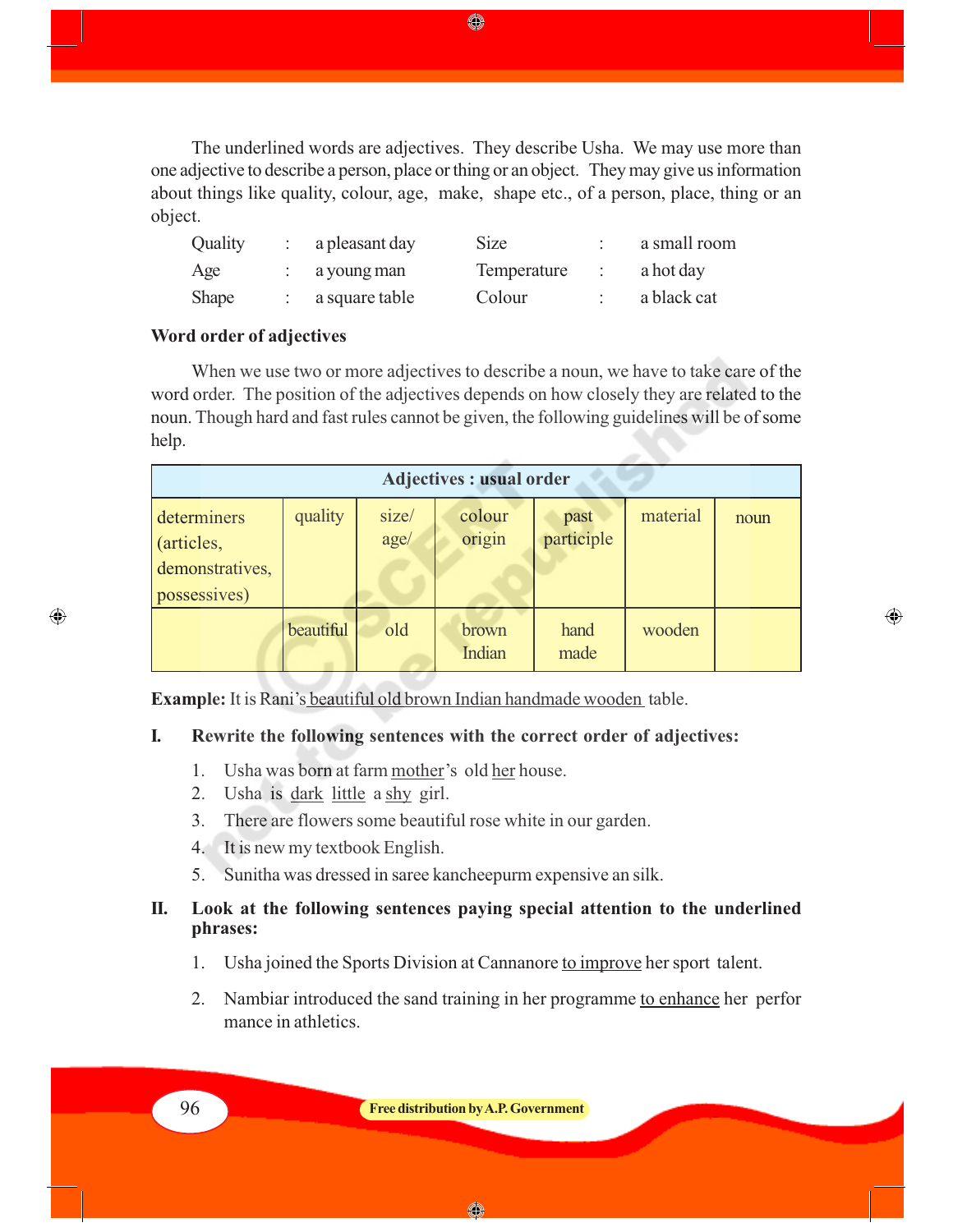The underlined phrases in the above sentences are used to talk about the purpose of activity and answer the question ''why'' as shown below.

◈

Why did Usha join the Sports Division at Cannanore?

**… to improve her sports talent.**

Why did Nambiar introduce her sand training?

**… to enhance her performance.**

#### **1. Ask and answer the following questions as shown in the example:**

- A: Why do people go to library?
- B: They go to library to read books.
- A: Why do people go to school / post-office / the cinema / hospital / market / bus-stand / railway station
- B: Why do people use a watch / an umbrella / a toothbrush / a microscope / a mirror  $/$  shoes  $/$ ...
- **2. Make sentences using the clues given. The first one is done for you.**

Smt. Lakshmi Devi is an old woman.

 $\bigoplus$ 

eg. She / like / eat / sweets. - She likes to eat sweets.

She / like / eat / soft things - she / hate / eat / hard things - One day she / -want / eat / palkova - She / ask / her neighbour / buy / some palkova - The young woman / agree / get / some - She / promise / buy / a kilo - The old woman / promise / pay her later - In the market / the young woman / remember / buy / something for Lakshmi Devi. - She bought pakodis! - The old woman / refuse / pay.

#### **3. Fill in the blank with the appropriate form of the verb in the brackets.**

- 1. Reema is planning admission in French classes from next year. (take)
- 2. She practised with a pitcher on her head.(walk)
- 3. My grandfather has promised care of Sheru, the dog, in our absence. (take)
- 4. I have no idea how they are planning the New year's Eve this year. (celebrate)
- 5. I have decided the job in view of my financial position. (accept)
- 6. My mother dislikes alone in the kitchen. (work)

**Free distribution by A.P. Government** 97

⊕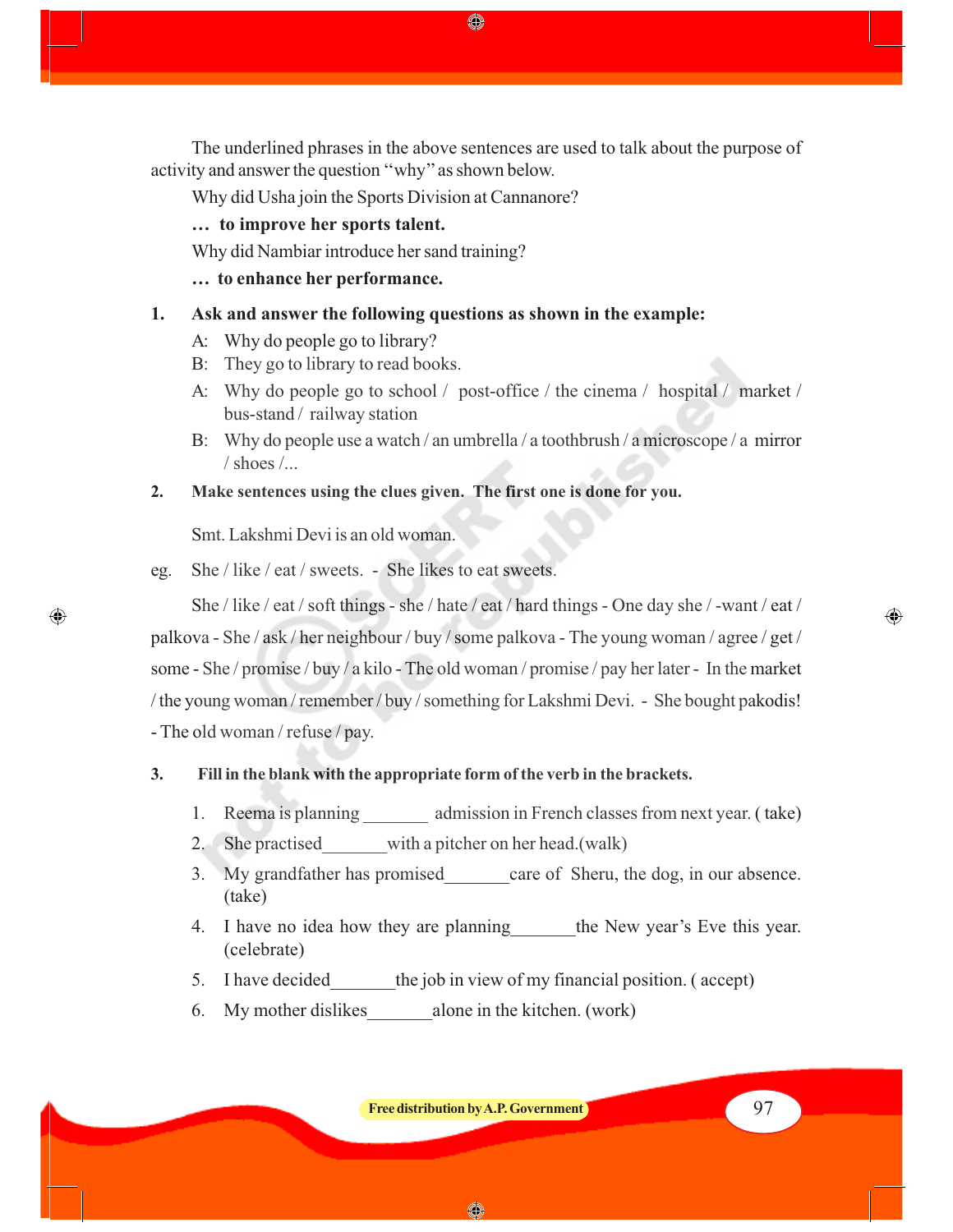

**I. You have read about P.T.Usha . Using that information and any other information you may have, try to write a short profile of this great athlete. You can use the following skeleton if you like.**

 $\bigcirc$ 

| P.T. Usha - The Payyoli Express                                                                                                                                                                                               |  |
|-------------------------------------------------------------------------------------------------------------------------------------------------------------------------------------------------------------------------------|--|
|                                                                                                                                                                                                                               |  |
|                                                                                                                                                                                                                               |  |
| Date of Birth: 2008 and 2008 and 2008 and 2008 and 2008 and 2008 and 2008 and 2008 and 2008 and 2008 and 2008 and 2008 and 2008 and 2008 and 2008 and 2008 and 2008 and 2008 and 2008 and 2008 and 2008 and 2008 and 2008 and |  |
|                                                                                                                                                                                                                               |  |
|                                                                                                                                                                                                                               |  |
| Brief Biographical Sketch: _________                                                                                                                                                                                          |  |
|                                                                                                                                                                                                                               |  |
|                                                                                                                                                                                                                               |  |
|                                                                                                                                                                                                                               |  |
|                                                                                                                                                                                                                               |  |
| <b>Achievements at Olympics:</b>                                                                                                                                                                                              |  |
| 1.                                                                                                                                                                                                                            |  |
| $\overline{2}$ .                                                                                                                                                                                                              |  |
| <b>Achievements at Asian Games:</b>                                                                                                                                                                                           |  |
| 1.<br>$\overline{2}$ .                                                                                                                                                                                                        |  |
| <b>Records Set / Broken:</b>                                                                                                                                                                                                  |  |
| 1.                                                                                                                                                                                                                            |  |
| 2.                                                                                                                                                                                                                            |  |
| <b>Medals Won:</b>                                                                                                                                                                                                            |  |
| 1.                                                                                                                                                                                                                            |  |
| 2.                                                                                                                                                                                                                            |  |
| <b>Awards and Honours:</b>                                                                                                                                                                                                    |  |
| 1.                                                                                                                                                                                                                            |  |
| 2.                                                                                                                                                                                                                            |  |

 $\bigoplus$ 

 $\bigoplus$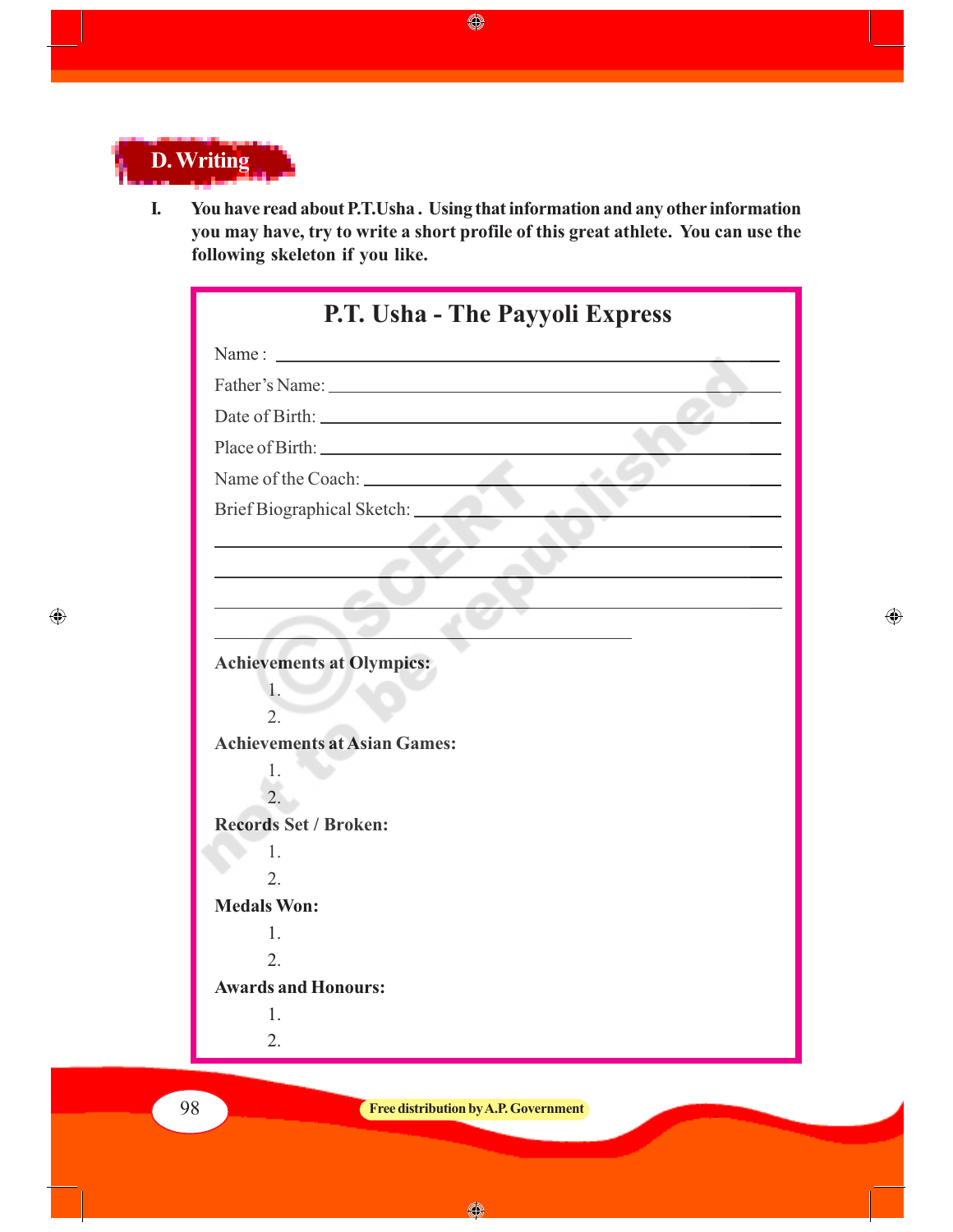- **\*II. Suppose you have Rs. 10,000 to spend on sports equipment. Write in your notebook the things you would want to buy. As the Secretary of The Sports Club in your school, write a letter to M/s India sports, Hyderabad for placing order for these sports goods. You should ask them to send you the price list of the goods before you place the final order.**
- **\*III. The A.P. Sports Club, Hyderabad has decided to collect data about the popularity of sports in schools in your locality. Prepare a notice about the A.P. Sports Club's visit to your school.**

#### **How well did I write?**

| Fill in the boxes using yes/ somewhat/ no.       |  |  |
|--------------------------------------------------|--|--|
| I was able to explain / describe / narrate well. |  |  |
| The sentences I used were properly connected.    |  |  |
| I was able to express my ideas in apt words.     |  |  |
| The ideas were arranged in proper sequence.      |  |  |
| I used proper punctuation marks.                 |  |  |

#### **How well did I edit my work?**

| Fill in the boxes using yes/ somewhat/ no. |  |  |
|--------------------------------------------|--|--|
| I deleted the excess words.                |  |  |
| I corrected the wrong forms of words.      |  |  |
| I corrected the punctuation errors.        |  |  |
| I added new words wherever necessary.      |  |  |
| I corrected the misspelt words.            |  |  |

⊕

# **E. Study Skills**

 $\bigcirc$ 

**Read this questionnaire and write your answers in the notebook. The points you get depend on your choice of answer, a, b, or c. Look at the table given below the questionnaire for points. For example, if your answer to question 1 is b, you will get 0 points. Mark your answers and calculate your score. Then you will know how sporty you are.**

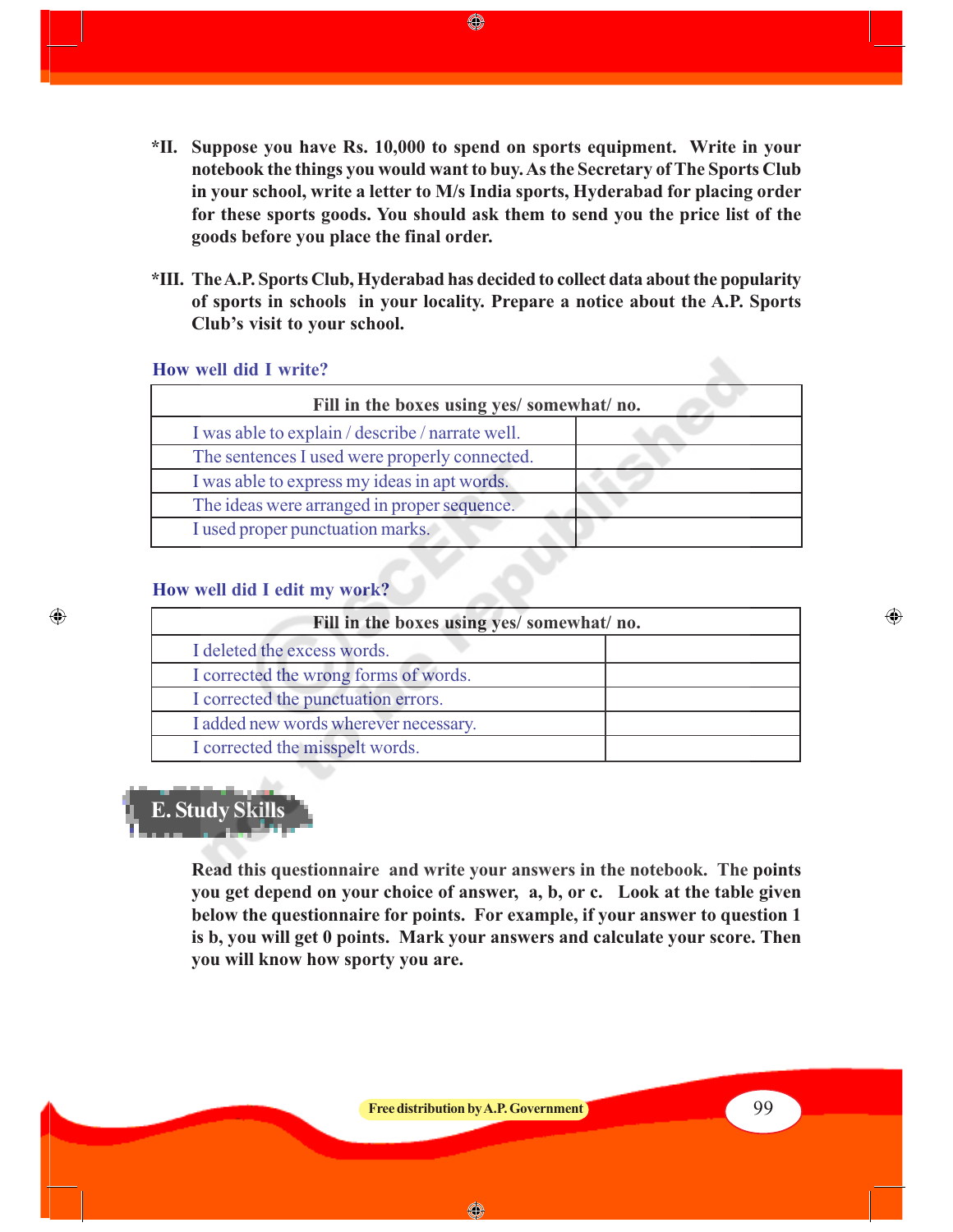

◈

| <b>Question</b> | <b>Points</b> |   |                |
|-----------------|---------------|---|----------------|
| No.             | a             |   | $\mathbf{c}$   |
|                 |               |   | $\overline{2}$ |
| $\overline{2}$  |               |   | $\overline{2}$ |
| 3               | 0             |   | $\overline{2}$ |
|                 |               | 2 |                |
|                 |               |   |                |

| <b>Question</b> | <b>Points</b>  |  |                |
|-----------------|----------------|--|----------------|
| No.             | a              |  | $\mathbf c$    |
| 5               |                |  | $\overline{2}$ |
| 6               | $\overline{2}$ |  | $\overline{0}$ |
|                 | 0              |  | $\overline{2}$ |
| 8               | $\overline{2}$ |  | 0              |

◈

100 **Free distribution by A.P. Government**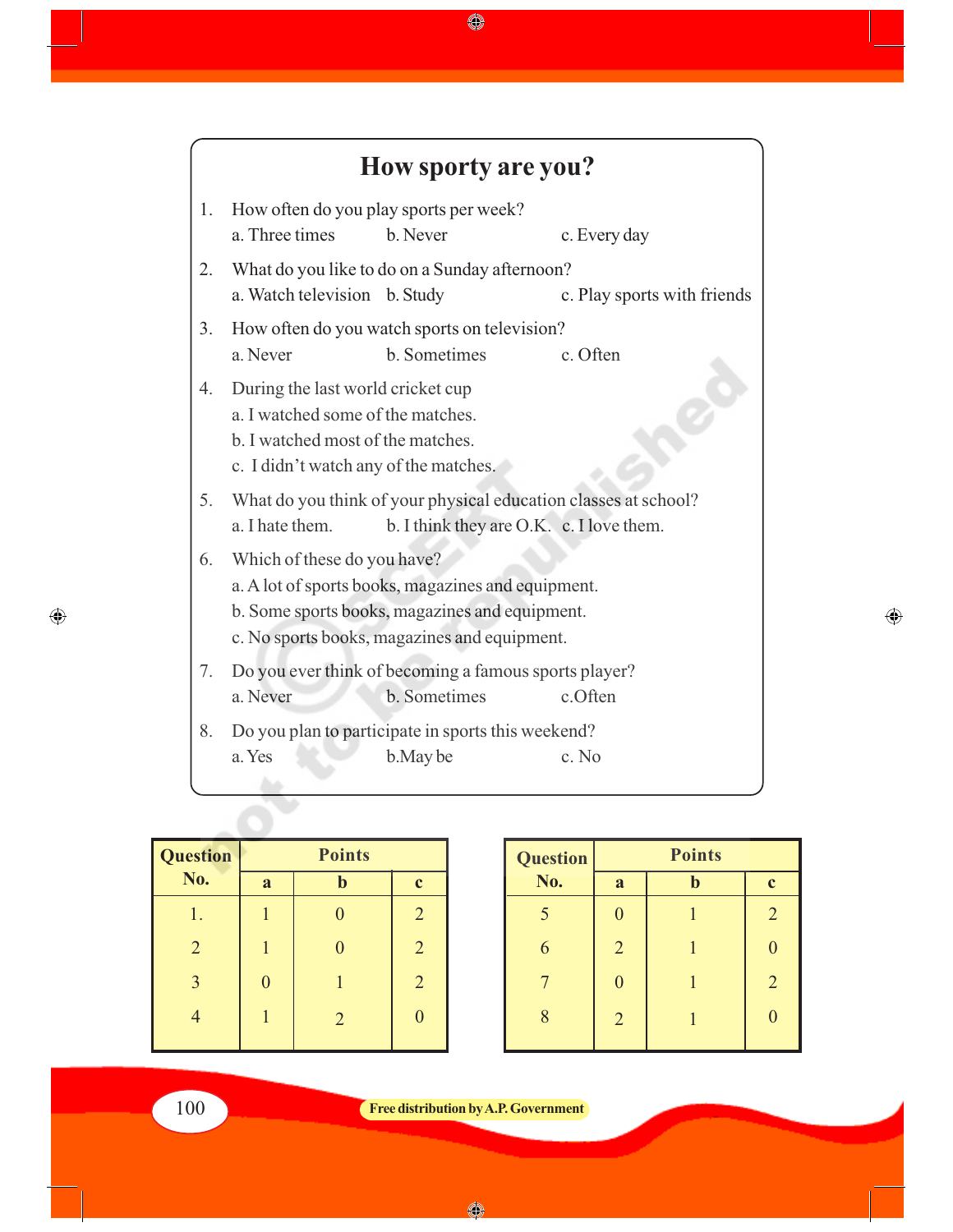**Score:** Less than 5 points – you hate sports.

From 5 to 9 points – you like sports.

More than 9 points – you love sports.

**\*Give the questionnaire to the members of your group and tell them how sporty they are.**

 $\bigoplus$ 

# **F. Listening and Speaking**

AA U

 $\bigoplus$ 

**I. Your teacher will read the story, "The Olympic Champion and the Ducks." Listen carefully and say whether the following statements are True or False. Write T for True and F for false statements in the brackets.**



|    | 1. The first Olympic Games were held in Olympia.                      |  |
|----|-----------------------------------------------------------------------|--|
|    | 2. Olympic Games are held once in a year.                             |  |
|    | 3. Bobby Pearce learnt sculling from his father.                      |  |
|    | 4. When Bobby won his first race, he was six year old.                |  |
| 5. | Myers slowed down the boat because he loves animals.                  |  |
| 6. | People praised Bobby for his kindness towards the innocent creatures. |  |
| 7. | He lost only a single race.                                           |  |
| 8. | He completed thirty three races in his life.                          |  |
|    |                                                                       |  |

**Free distribution by A.P. Government** 101

◈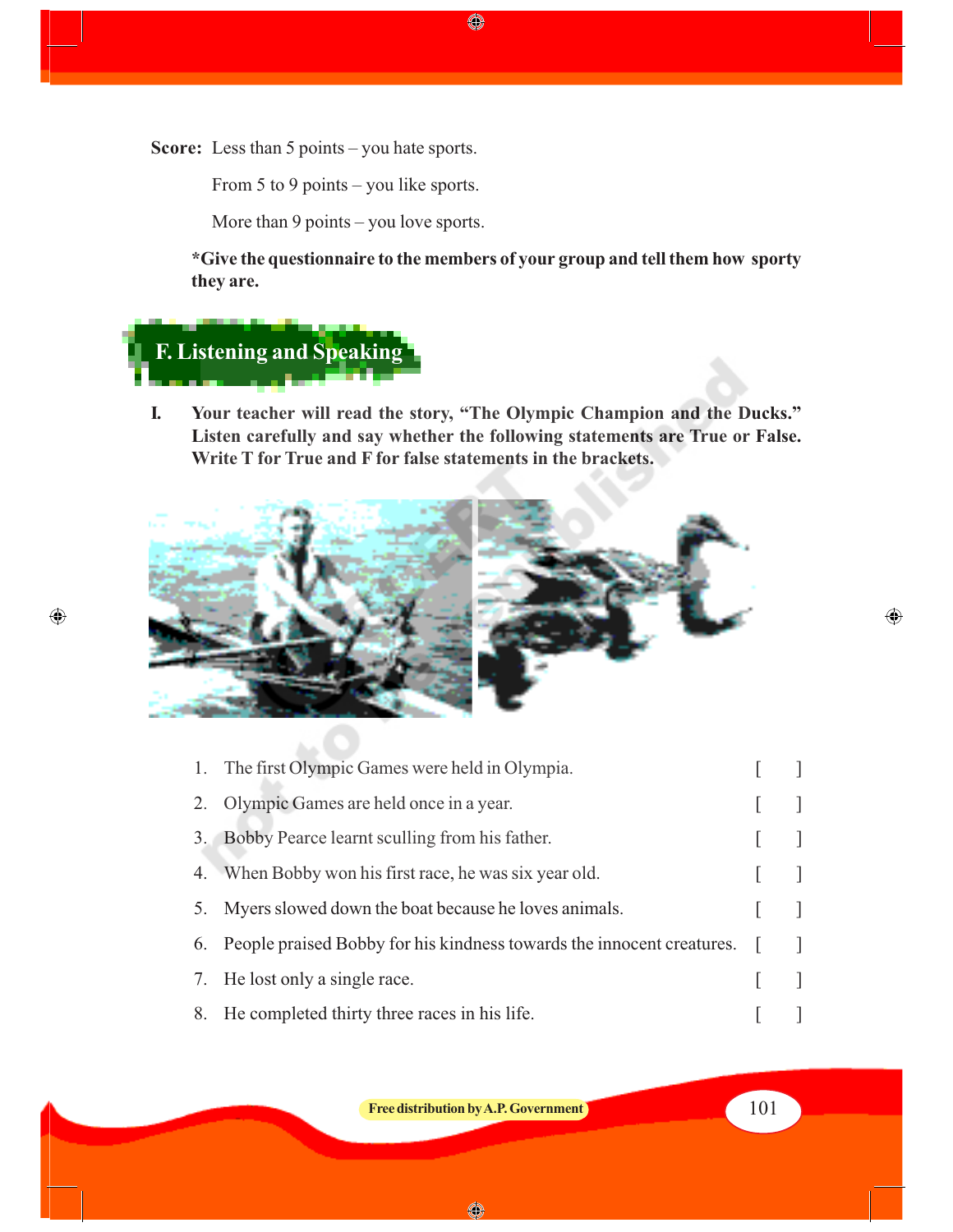#### **Group work**

**II. Given below are some statements expressing the views of some people about sports and games in schools. Discuss them in your group. Each member should either agree or disagree with the statement and give reasons. One member should record while the others give their opinions. After everyone has finished, the group leader can summarize and present before the class.**

◈

**Sports/games slow down students' progress in their studies.**

**When school children participate in sports/games, they become tired.**

**Girls should not be encouraged to participate in sports/games**

**When girls take part in sports/games, they become masculine and insensitive.**

 $\bigoplus$ 

**Participating in sports/games is a mere waste of time.**

**Sports/games spoil the entire career of students.**

**The success rate is very low in sports/games.**

 $\bigoplus$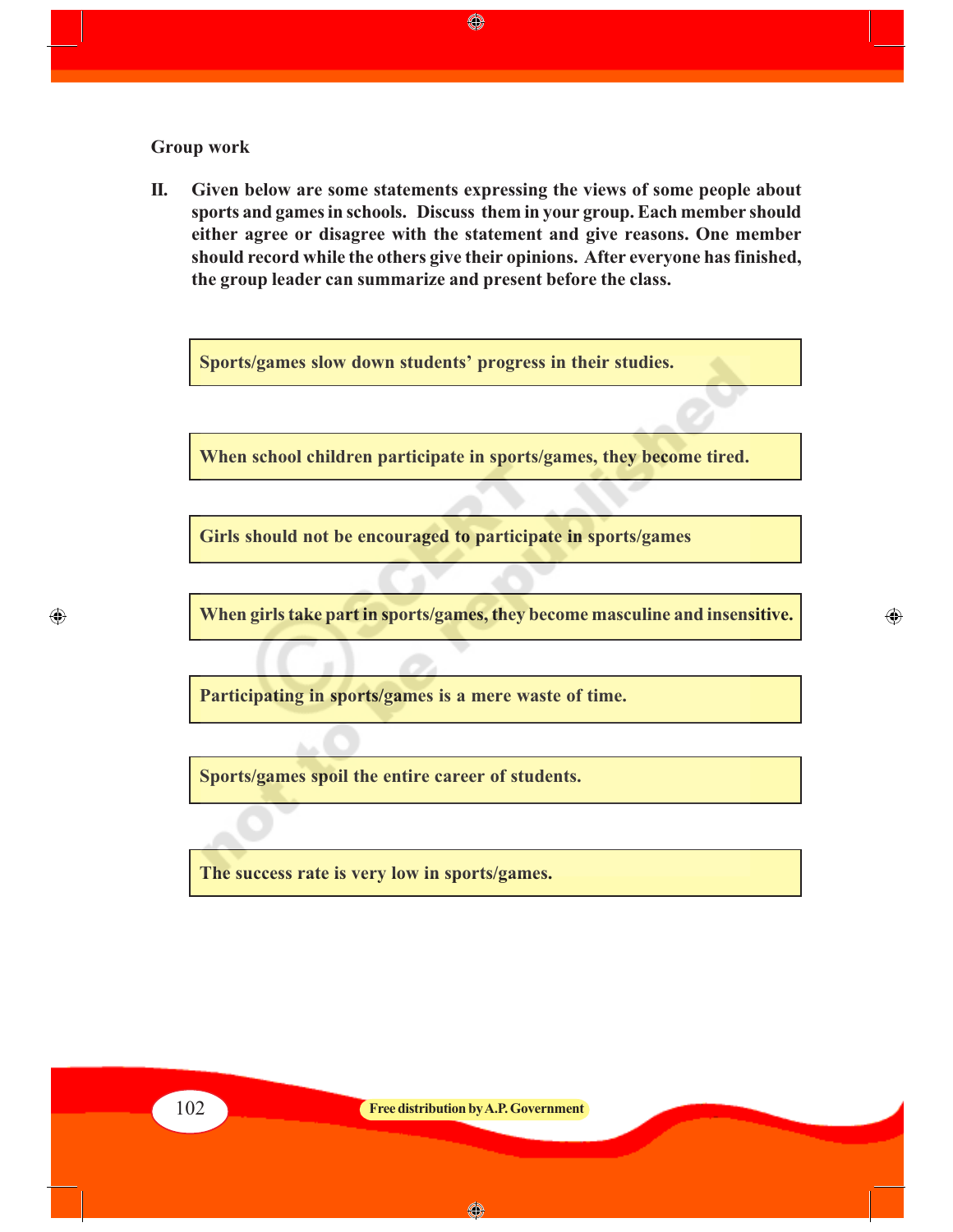

**Read the following poem:**

### **Indian Cricket Team**

♦

When the umpire puts the toss,

Dhoni is the boss.

When Gambhir hits a century,

Bret Lee goes for a knee injury.

When Sehwag hits the ball to the fence,

Ponting becomes tense.

When Taylor's run out is taken

To the third umpire's decision,





 He loses his batting position. When India is in need of a run, Down goes the blazing sun. When India gets the cup, They raise it up.



 $\bigoplus$ 

fence (n): a line of wooden frame or rope blazing (adj): burning brightly

#### **How well did I read the poem?**

| Fill in the boxes using yes/ somewhat/ no.               |  |  |
|----------------------------------------------------------|--|--|
| I enjoyed reading the poem.                              |  |  |
| I got the idea of the poem on my own.                    |  |  |
| I got the idea with the help of my friends in the group. |  |  |
| The teacher helped me to understand the poem.            |  |  |
| I used the glossary given at the end of the poem.        |  |  |

**Free distribution by A.P. Government** 103

 $\bigoplus$ 

企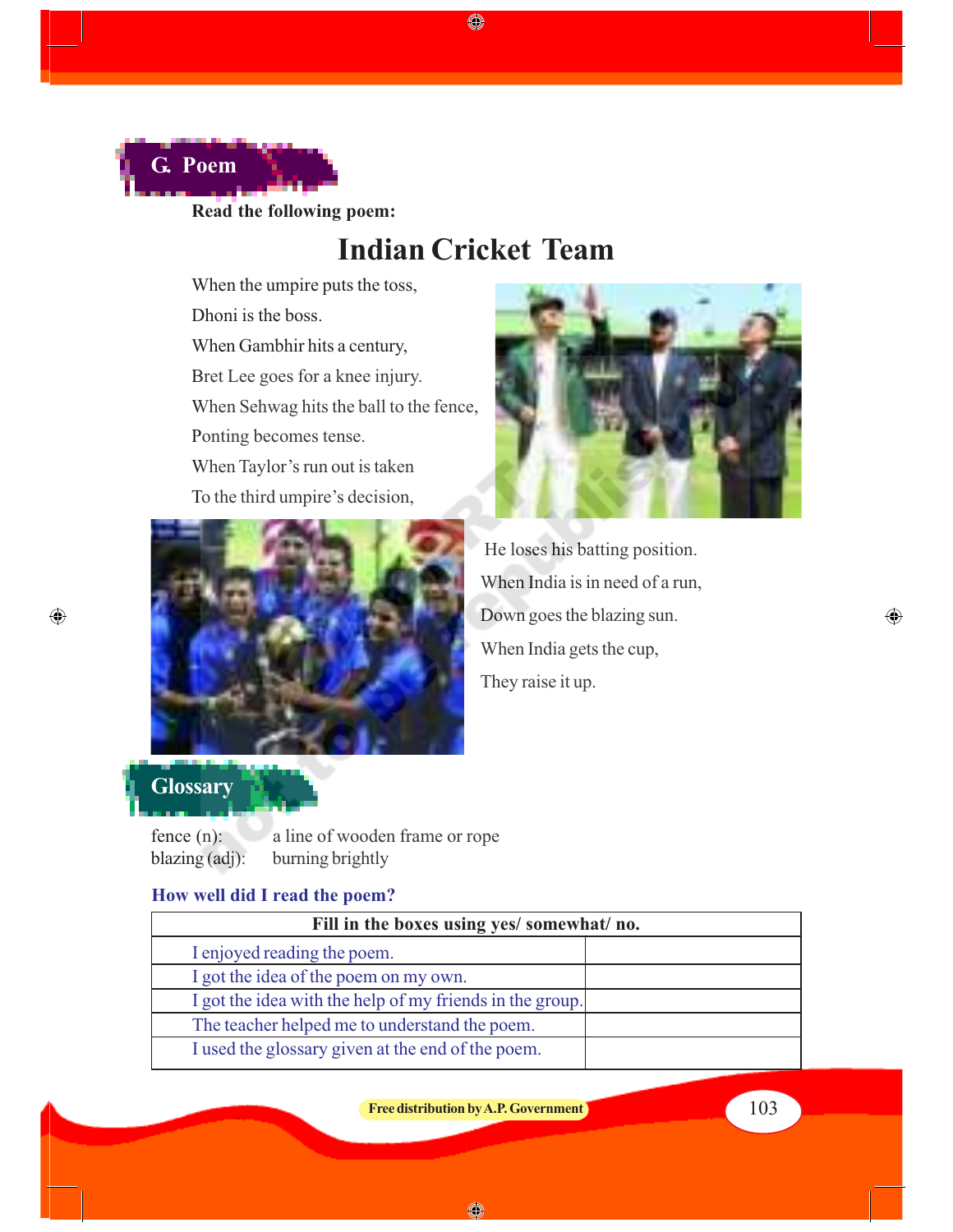- 1. Do you like the poem? Give reason for your answer.
- 2. Write a similar poem by changing the names of players of another cricket team.

## **H. Project**

 $\bigoplus$ 

**Collect the measurements of the courts of different games like volley ball badminton, Kabaddi, Kho-Kho, etc. and share them with your classmates. Also, draw the charts of the courts of some games/sports along with their measurement and display them in your class/sports room.**

 **I. Extensive Reading**

**Ranji's Wonderful Bat**

⊕



"How's that!" shouted the wicket-keeper, holding the ball up in his gloves.

"How's that!" echoed the fielders. "How?" growled the fast bowler, glaring at the umpire.

"Out!" said the umpire. And Suraj, the captain of the school team, was walking slowly back to the tool-shed at the far end of the field.

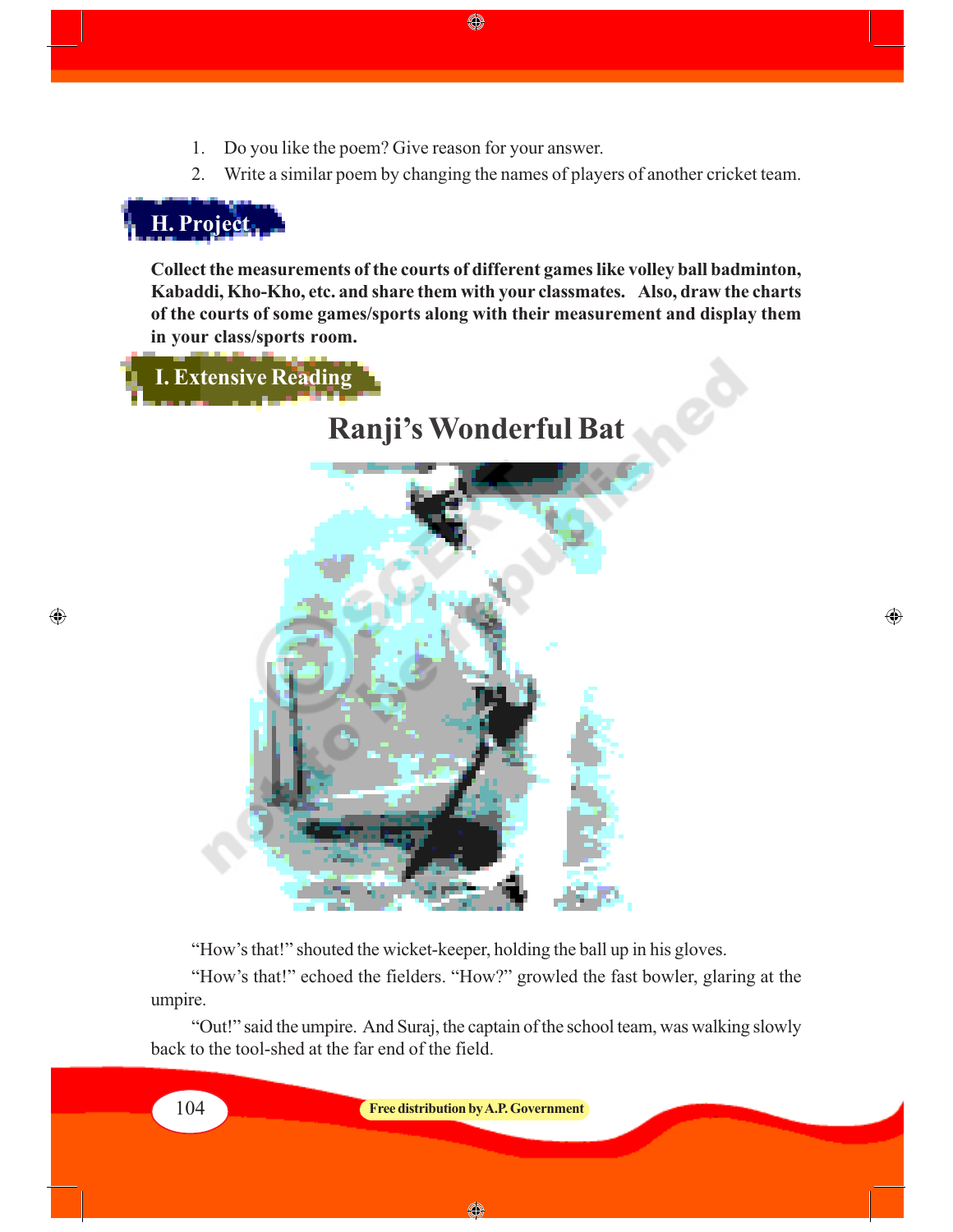The score stood at fifty-three for four wickets. Another sixty runs had to be made for victory, and only one good batsman remained. All the rest were bowlers who could not make many runs.

◈

It was Ranji's turn to bat. He was the youngest member of the team, only eleven but strong and bold. Ranji prepared to face the bowler. The hard, shiny, red ball came speeding towards him.

Ranji was going to leap forward and play the ball back to the bowler, but at the last moment he changed his mind and stepped back, planning to push the ball through the ring of fielders on his right, or off side. The ball swung in the air, shot off the grass, and came through sharply to strike Ranji on his pads.

The umpire raised a finger. "Out," he said. And it was Ranji's turn to walk back to the tool-shed. The match was won by the visiting team.

"Never mind," said Suraj, patting Ranji on the back. "You'll do better next time." But their cricket coach was more strict. "You'll have to make more runs in the next game," he told Ranji, "or you'll lose your place in the side!"

Avoiding the other players, Ranji walked slowly homewards. He was very upset. He had been trying so hard and practising so regularly, but when an important game came along, he failed to make a big score.

 $\bigcirc$ 

On his way home, he had to pass Mr. Kumar's Sports Shop. He liked to chat with the owner or look at all the things on the shelves—footballs, cricket balls, badminton rackets, hockey sticks and balls of various shapes and sizes. Mr. Kumar had been a state player once, and had scored a century in a match against Tanzania.



**Free distribution by A.P. Government** 105

⊕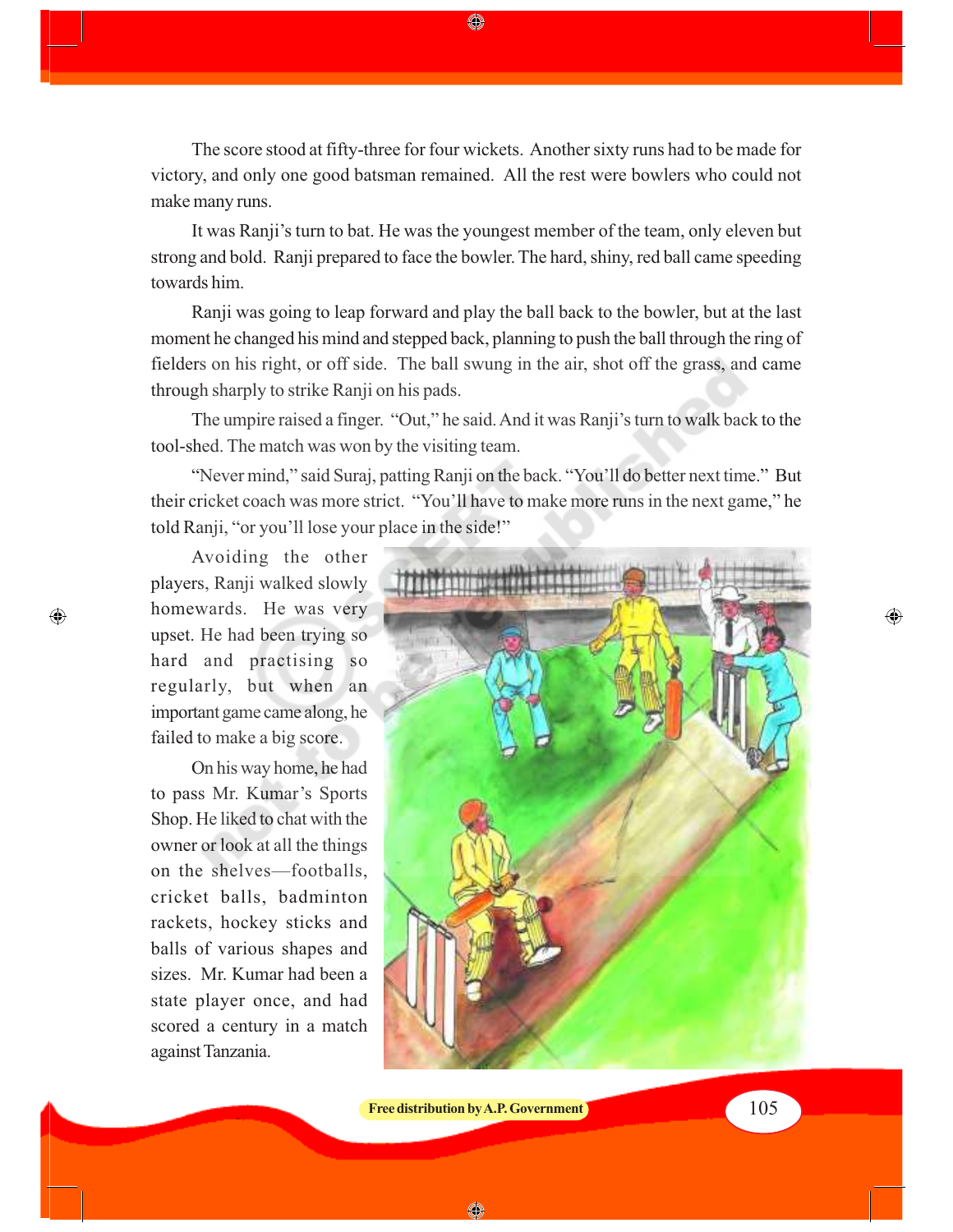But this was one day when he did not feel like stopping. He looked the other way and was about to cross the road when Mr. Kumar's voice stopped him. "Hello, Ranji! Why are you looking so sad? Lost the game today?"

Ranji felt better as soon as he was inside the shop. "Yes, we lost the match."

"Never mind," said Mr. Kumar. "What would we do without losers? Anyway, how many runs did you make?"

> "None. A big round egg. I haven't made a good score in my last three matches," said Ranji. "I'll be dropped from the team if I don't do something in the next game."

> "Well, we can't have that happening," said Mr. Kumar. "Something will have to be done about it."

"I'm just unlucky," said Ranji.

"May be. But in that case, it's time your luck changed."

Mr. Kumar began looking closely at a number of old cricket bats, and after a few minutes he said, "Ah!" And he picked up one of the bats and held it out to Ranji. "This is it!" he said. "This is the luckiest of all my old bats. This is the bat I made a century with!"

He held it out to Ranji. "Here, take it! I'll lend it to you for the rest of the cricket season. You won't fail with it."

 $\bigoplus$ 

Ranji took the bat and gazed at it with awe and delight. "Is it really the bat you made a century with?" he asked.

"It is," said Mr. Kumar. "It may get you a hundred runs too!"

Ranji spent a nervous week waiting for Saturday's match. He asked Koki, the girl next door, to bowl to him in the garden. Koki bowled quite well.

At last Saturday arrived, bright and sunny. Just right for cricket. Suraj won the toss for the school and decided to bat first.

The opening batsmen put on thirty runs without being separated. The visiting fast bowlers couldn't do much. Then the spin bowlers came on, and immediately there was a change in the game. Two wickets fell in one over, and the score was thirty-three for two. Suraj made a few quick runs, and then he too was out to one of the spinners, caught behind the wicket. And it was Ranji's turn.

 $\bigoplus$ 

106 **Free distribution by A.P. Government**